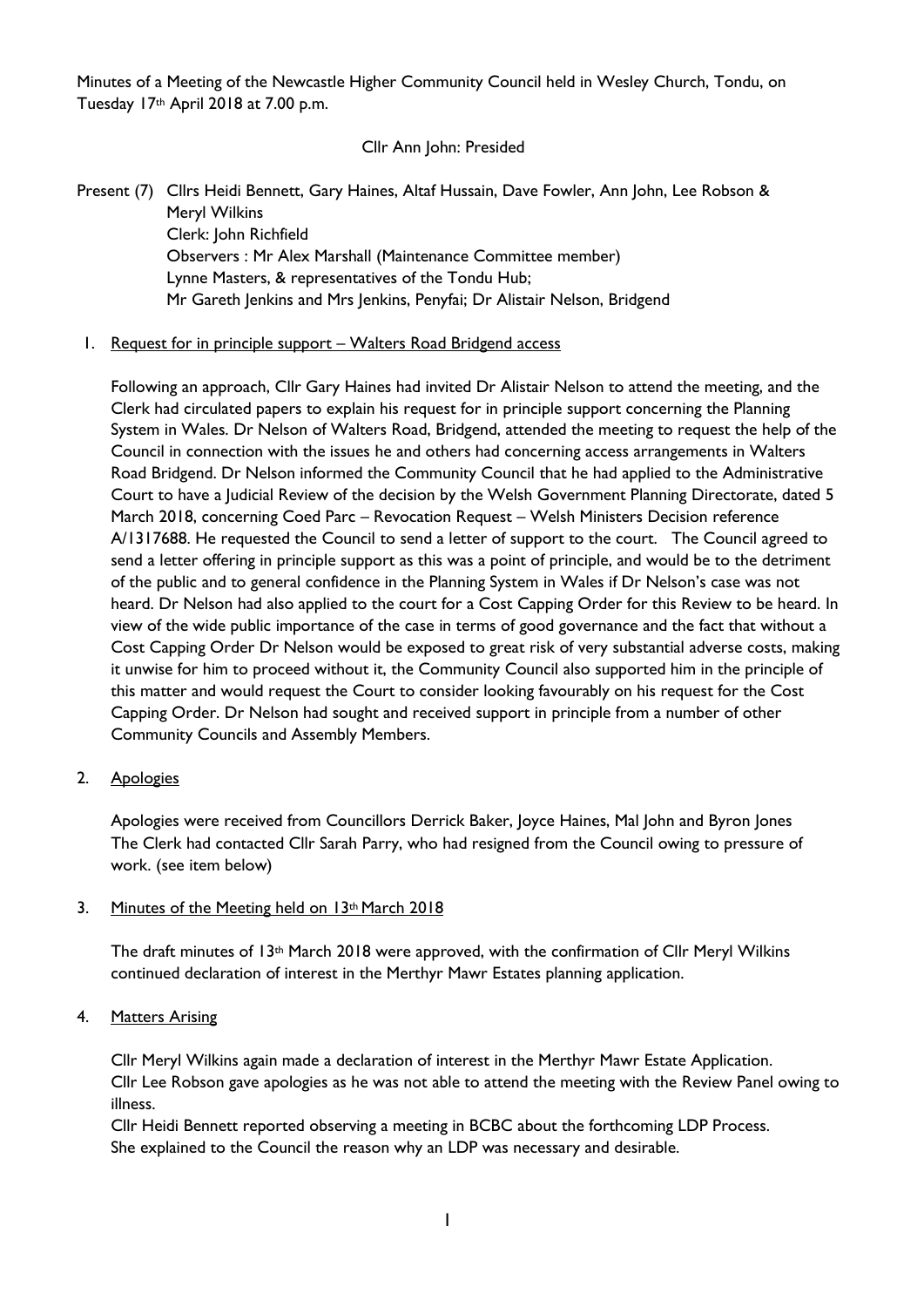# 5. Report on PACT Meeting

Cllrs Heidi Bennett and Gary Haines were present at the last PACT Meeting. A key subject under discussion was the obstruction of the Highway outside the Chinese Restaurant in Aberkenfig. The PCSO had advised on enforcement of parking and obstructions.

The Common and the issue of the Posts obstructing the common continued to be under discussion. The Clerk would write to Julian Golunski of Dunraven Estates to ask what action Dunraven Estates was taking about this.

Cllr Meryl Wilkins also commented on this issue.

The Clerk would ask the Chief Constable of South Wales Police to clarify the powers of PCSOs in regard to parking regulations – to find out if PCSOs could issue parking tickets.

Two further issues were disussed at PACT – Fly tipping and vehicles going through the no access part of the Penyfai Road.

6. County Borough Councillors

Cllr Altaf Hussain (Penyfai)

Cllr Altaf Hussain reported on the following matters:

## Site Meeting with Jason Jenkins of BCBC

Cllr Hussain and Mr Jenkins looked at a number of areas in Penyfai;

- (i) there was a need to provide a grit bin near to Penyfai Shop which was agreed;
- (ii) The potholes on Penyfai Road had been repaired as a one off piece of work;
- (iii) A new street sign for Plas Ty Mawr would be installed;
- (iv) Locations where trees would benefit from being trimmed were identified;
- (v) The potholes on Tondu Road would be attended to when funds permitted;
- (vi) It was suggested that the requirement for dog refuse bins be brought to the attention of Sian Hooper BCBC; and the two bins on the playing field may be moved to the exits;
- (vii) Cllr Hussain reported a complaint about a dead horse on the footpath by the railway bridge, that would need to be removed forthwith as a matter of public health;
- (viii) Finally Cllr Hussain discussed a suggestion given to him by a resident that the triangle of land outside Penyfai Church leading to Cefn Glas road be considered for replacement with a roundabout. This possibility was reported; however in discussion with fellow members of the Community Council it was suggested to Cllr Hussain that this was not necessary and was unlikely to be welcomed by the majority of Penyfai residents.

Cllr Mal John reported that there was a quantity of rubbish dumped near to Glan Rhyd Farm, and that the BCBC had sent their enforcement officer. The land was private land, so it was for the owner to resolve this.

A complaint had been made about parking at the Common and the bollards – the complainant was recommended to take this up with the stewards of the Common.

Cllr Altaf Hussain had met with Mike Mordecai to hear his concerns about the proposed development of houses, in particular the affordable houses close to his property, and that the passage to the field was to be 6M wide, and the recent landslides.

## Cllr James Radcliffe (Aberkenfig)

Cllr James Radcliffe had given his apologies for the meeting and had sent in the following report to the Clerk, who presented it to the Council: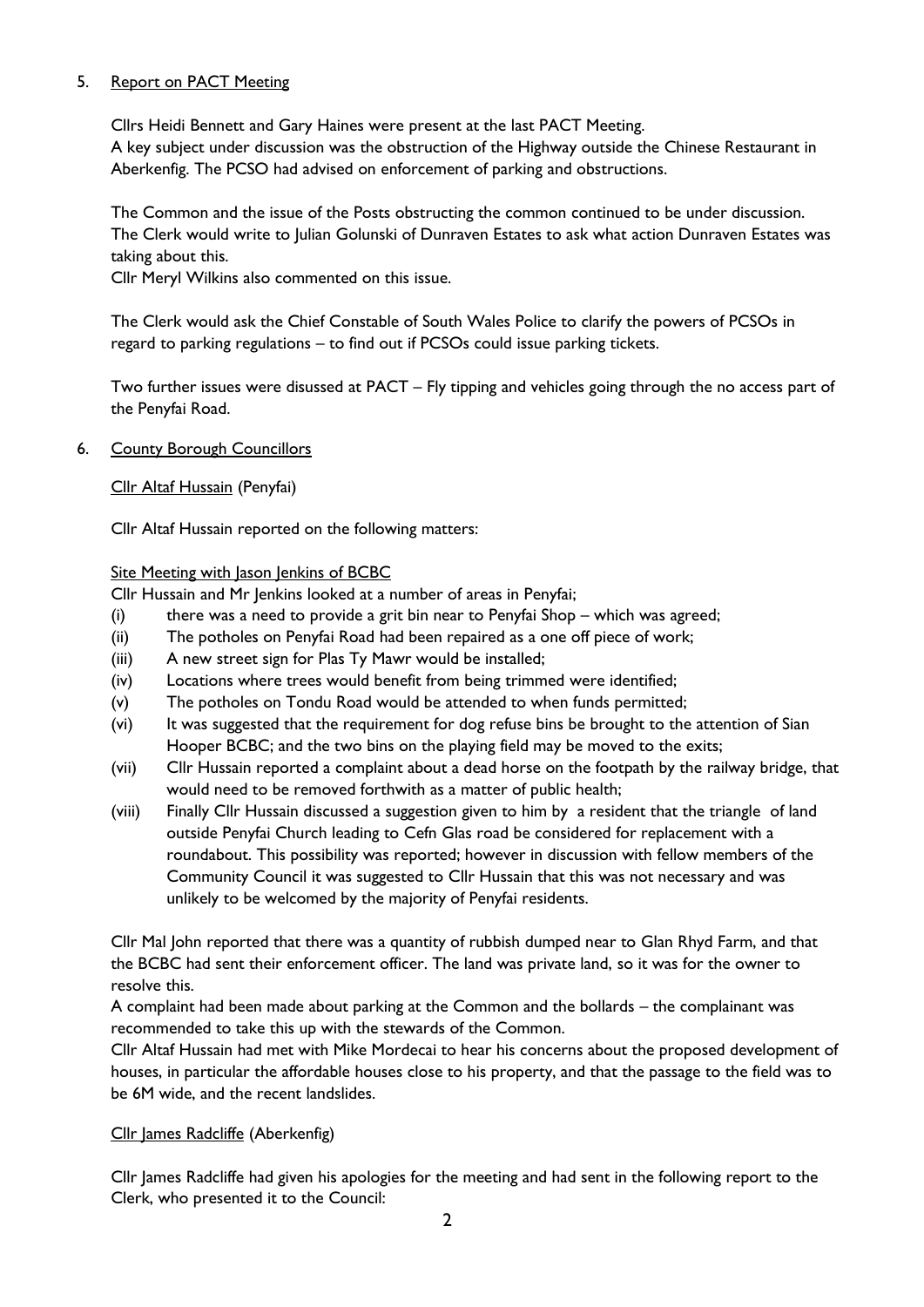## Closure of Aberkenfig Post Office

Cllr Radcliffe had received communication from the External Relations Manger at the Post Office about the temporary closure of the Aberkenfig Post Office. The background was that the operator of the Post Office had sold the shop from where the Post Office operated and the new owner did not want to include a Post Office in the store. The Post Office was approaching any other appropriate retailers in the area to see if there was any interest in incorporating a Post Office into either an existing or a new business. Any person who was aware of any potential interest would be very welcome to pass on such information to the Post Office for them to take forward. The Post Office was also looking into any way of providing a temporary service for the village using one of their outreach type services. Cllr Radcliffe was working with the Post Office to try to identify alternatives and he had received expressions of interest from a few local businesses in taking it on, and he was exploring this with all parties.

Cllr Gary Haines observed that we had been in this position before and the only hope of re-establishing a post office service was to find another business to take it on.

The Clerk would write to Cllr Radcliffe endorsing his plan to contact all local business to enquire if they were interested in taking on the Post Office. The Clerk would also write to the Bridgend Chamber of Commerce advising their members of the potential business opportunity in Aberkenfig for a new business that might wish to incorporate a Post Office.

#### 7. Response to Site meeting and Planning Committee Meeting on Application P/16/366/OUT

Cllr Gary Haines reported on the disappointing outcome of the site meeting and subsequent meeting of the BCBC Planning Committee, where despite an overwhelming case, the Committee did not heed the views of local people. He had drafted a letter complaining about the way in which the application had been dealt with, and was consulting members of the Council about this.

Cllr Meryl Wilkins declared her interest in this application.

#### 8. Community Development Plans- report from Committee

Cllr Lee Robson reported that he had sought quotations for having the questionnaires printed and delivered to local properties. It was agreed in principle to give the business to a local company, the Council to authorise the figures when obtained. It was noted that most responses would be emailed to the Clerk or Cllr Lee Robson.

#### 9. Report from the Community Council Maintenance Committee

#### Maintenance at Pandy Allotments

The Council welcomed an oral report from the members of the Maintenance Committee. The work at the allotments consisting of a replacement fence and gate was completed and the invoice received for payment.

The Committee would request Matt Scott Landscapes to provide a quotation for further work on renewing the roadway area at the allotments.

#### Bins – Installation and Emptying

Mr Alex Marshall had produced two maps showing the intended positions of the bins. The Council had a discussion on the locations, and Cllr Meryl Wilkins expressed concern at the intended location of one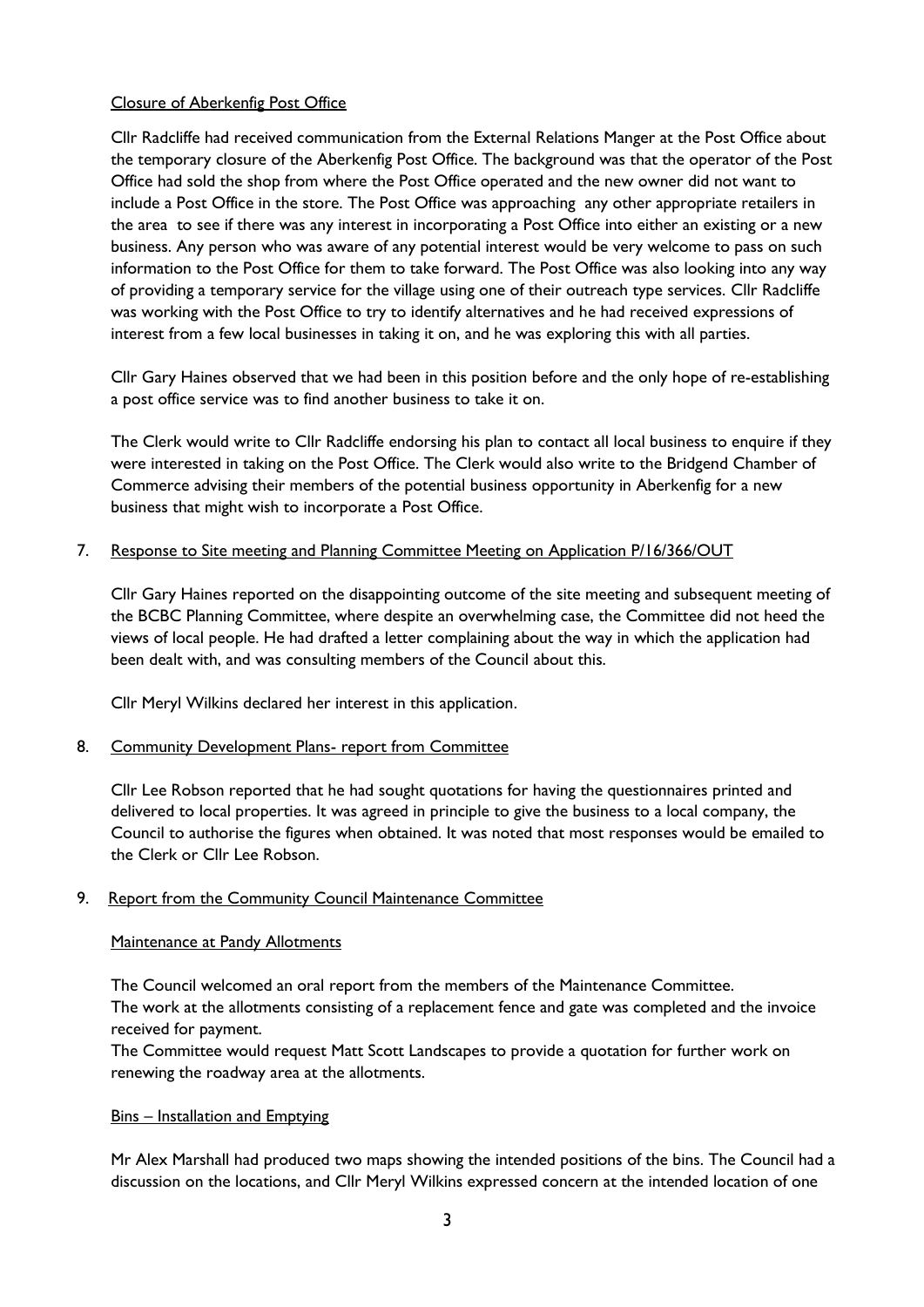near the Common in Penyfai. When the Committee had resolved this with Cllr Meryl Wilkins, Mr Marshall would email the maps to the Clerk, for passing on to BCBC formally seeking permission to install, and to BTC, as contactor, for a price quotation to install and subsequently empty.

## 10. Speed Signs Penyfai – Update following site meeting

It was reported that the meeting held with Mr Keith Power of Highways to consider how the BCBC could provide the speed signs to be paid for by the Community Council as very positive. Mr Power advised how other Communities had carried out similar projects. Additional to the signs themselves there was the cost of 'civils', however a sign could be placed on a BCBC lamp post. Jason Jenkins of BCBC would supply a map of the BCBC controlled posts (this information would also be helpful for installing Christmas lighting.) The signs would not be sited within the 20 mph zone, but on the approaches, perhaps on Heol Eglwys on the daffodil covered island and at the top of the village before the brow of the hill. Keith Power would return to the Council and advise in due course.

Cllr Altaf Hussain had agreed to submission of an application for funding from the Community Action Fund. Cllr Heidi Bennett had started to draft an application to the Fund, and the Clerk would submit the application when the necessary quotes were received.

Other items for possible funding from the Community Action Fund were the cost of the bins and or another notice board. The application for Penyfai would be brought to the attention of Cllr James Radcliffe, in case he was minded to apply for this work in Aberkenfig.

## 11. Joint Community Events with Ynysawdre Community Council

Ynysawdre CC was planning two community events – a Summer Fete at Pandy Park and to celebrate the centenary of the end of World War 1in the autumn. The Ynysawdre Community Council wished to work together with NHCC, which was welcomed. The Clerk would respond accordingly.

## 12. Report on further work on new Website

A draft version of the Community Council website was online, the contents of which complied with the good practice requirements of the Welsh Assembly Government. Members who had digital photos they had copyright to were invited to send them to the Clerk, to be passed to the website host. Cllr Gary Haines confirmed the Council's policy of the website being entirely non political, and to be an informative vehicle for the community.

## 13. Nomination of Governor St Roberts School

Cllr Altaf Hussein had advised that his term of office was drawing to a close, and the Council needed to nominate another member to serve on the Governing Body. This item had been deferred to the April meeting. It was agreed that Cllr Lee Robson was nominated - the clerk would advise BCBC Education Department.

#### 14. Casual Vacancy in Penyfai Ward

The Clerk reported the procedure that had to be followed following the resignation of a member of the Council. He would place the requisite notice inviting members of the public to request an election if they wished to write to the returning officer of BCBC in a place in the Community when confirmed with the BCBC.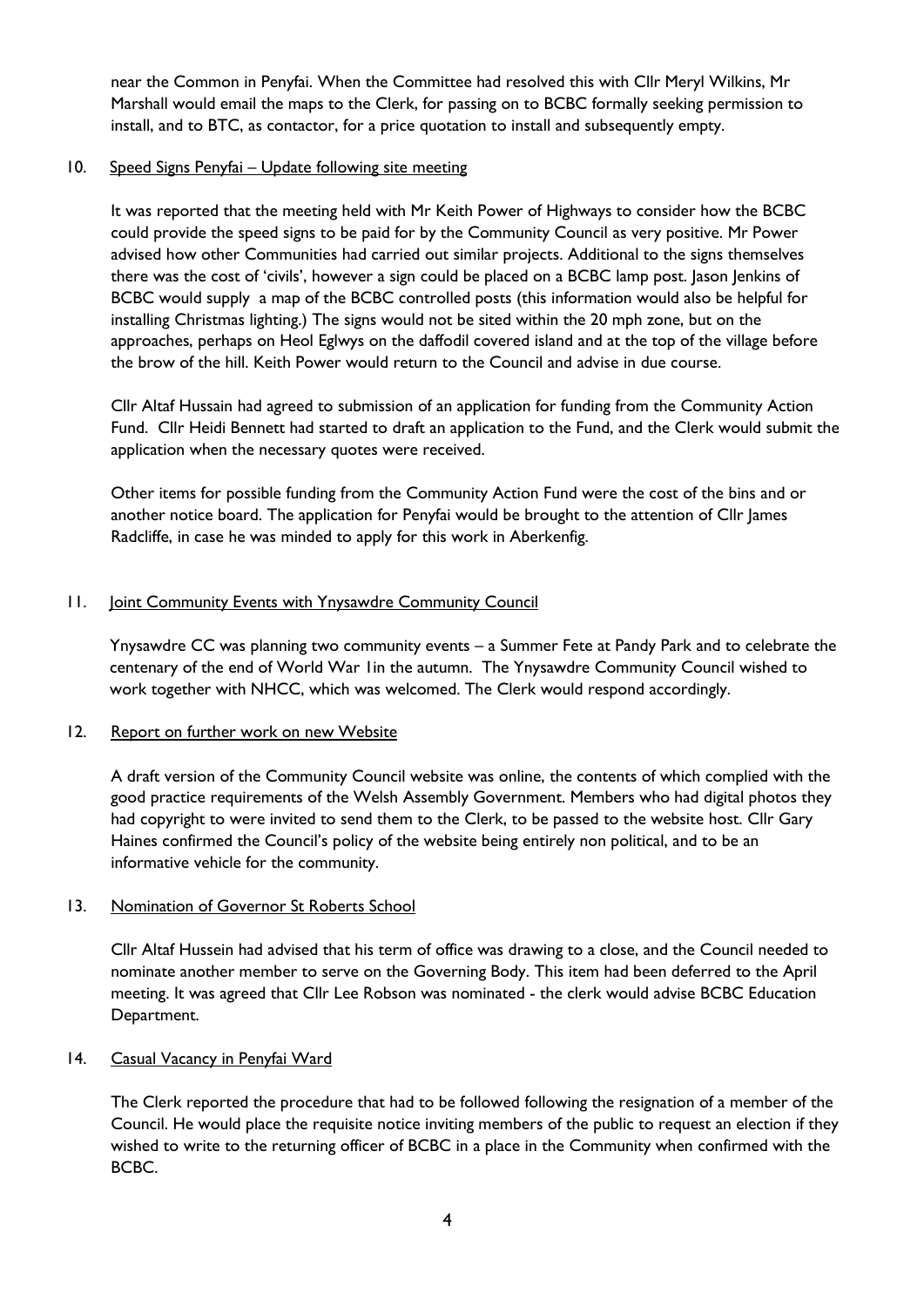# 15. Cllr Gary Haines - future Communications

Cllr Gary Haines reported that, if he was elected as Chair for 2018-2019, he intended to introduce significantly more community engagement work for councillors. Community engagement meetings (or surgeries) would be established on a regular basis, and the Council's modus operandi would be enhanced to ensure a more outward facing body, in order to provide more opportunities for people to speak with their Community Councillors.

As part of this initiative, he intended that publicity be arranged to better enable engagement with far more members of the public.

The Council welcomed this initiative.

# 16. Community History Project (poppies)

This item would be deferred to a future meeting of the Council.

## 17. Correspondence

# 1. Alex Marshall / Neil Hinds various emails

Concerning works undertaken by Groundwork in Woodlands and Mr Hinds report on management of water at the site. – Mr Hinds was to produce a full report, and a plan, estimated costs and recommendations. He was concerned about the oak tree on Mrs Delyth Thomas's farm. When the description of the proposed works was available, the Clerk woud contact Mrs Thomas.

2. Cllr Mal John

Note to members about the site meeting at Tondu

3. Claudette Evans

Passing on a message from Mr Alistair Nelson, of Walters Road, Bridgend, who gave details of a planning application to develop the old Coed Parc Library site off Park Street, referring to the obtaining of access, and the developers making incorrect arguments about access.

4. One Voice Wales

OVW advised of a consultation from The Welsh government on Statutory guidance for Local Authorities – Local Toilets Strategies – relating to the Public Health (Wales) Act 2017 Section 8 Local Toilets Strategies. Noted.

5. GT Developments – Quotation for works at Allotments

Series of emails concerning the quotation to repair the fences and gate at the Allotments.

6. BCBC

Details of Agenda Town & Community Council Forum Monday 19 March 2018. NHCC was represented. 7. Tom Jenkins – Local Democracy and Boundary Commission for Wales

Information regarding ward boundaries and representation for Aberkenfig and Penyfai published in their website at their web page linked to the electoral review of Bridgend. Noted.

8. Cllr Heidi Bennett

Concerning gritting of Treharne Dive and Penyfai Village Shop, the owner of the shop has been in touch with Cllr Altaf Hussain asking for the road to be added into the BCBC Gritting schedule to avoid hazard for residents and shop deliveries. Seeking Community Council backing to support Altaf Hussain in this suggestion. (See his report)

9. Ynysawdre Community Council

Ynysawdre CC was planning two community events – a Summer Fete at Pandy Park and to celebrate the centenary of the end of World War 1in the autumn. Invitation to work together with NHCC. See item. 10. One Voice Wales

Copy of response to the Community and Town Council Review, with note on the importance of External Audit.

11. Dr Dai Lloyd AM

Information on taskforce to develop improvements to the house buying and road adoption process. He will keep the Council up dated, and invite, in due course, participation.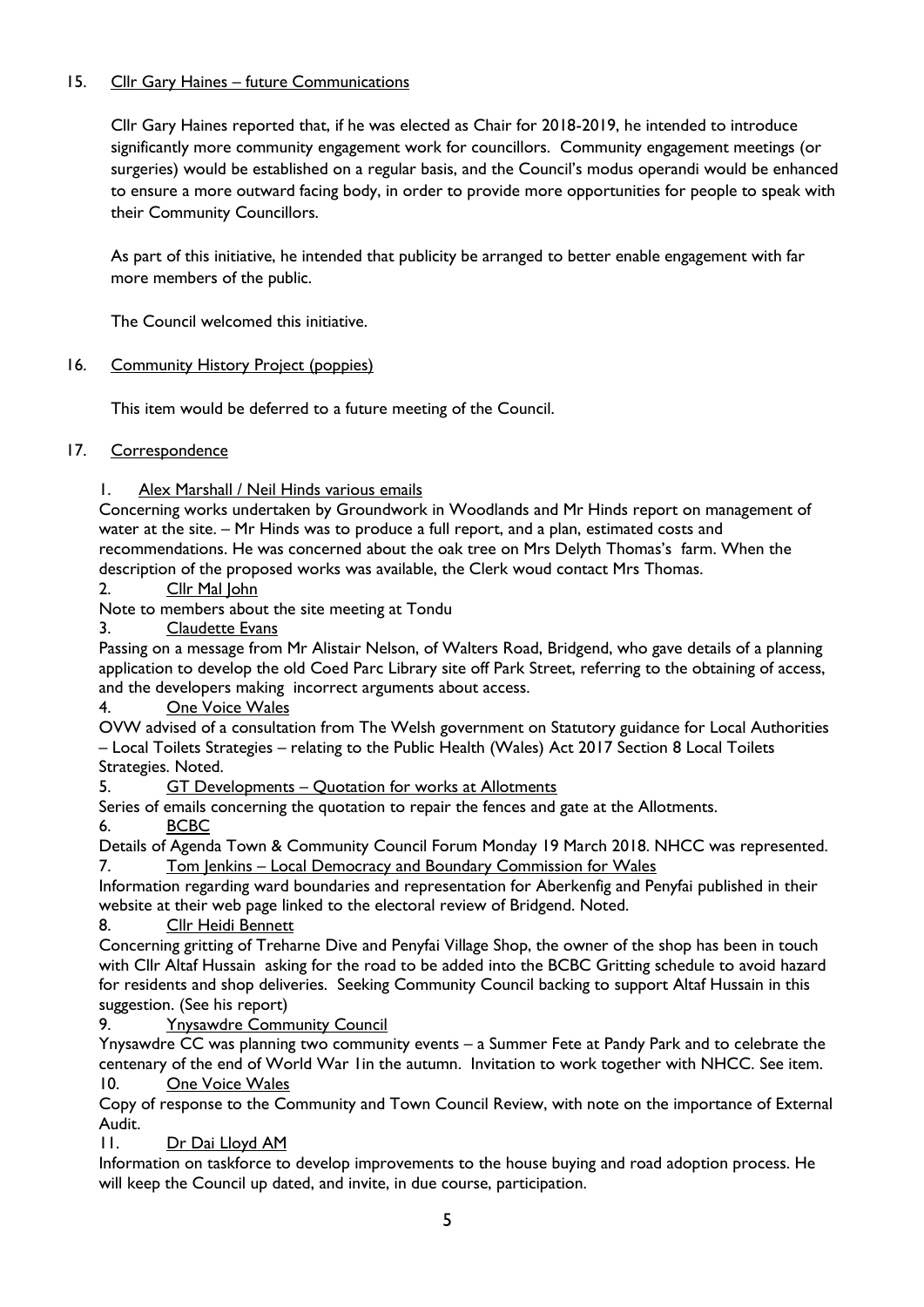12. Cllrs Ann John Heidi Bennett Email about making website more visual – website on the agenda. 13. One Voice Wales Details of a one voice wales event on 16 May 2018 in the Metropole Hotel Llandrindod to focus on financial governance, devolution of services and cyber security etc. Noted. 14. Anne Sparkes Copy of email sent to Cllr lames Radcliffe, mainly on the subject of littering and rubbish. Noted. 15. One Voice Wales Bulletin – forwarded to Councillors. 16. BCBC Invitation to continue to support Summer Holiday Activity Schemes, as in the past – a similar model to that of the summer 2017. Council agreed to indicate support for this. 17. Elan City Details of radar speed signs – marketing. Noted. 18. One Voce Wales General letter seeking motions for their AGM to take place on 29 September, needed by 31 May. All such motions must reflect a national issue of problem or Wales. Agreed to suggest the legal framework of planning nationally. 19. BAVO Copy of Involve literature. To be by email in future. 20. BCBC Invoice for Christmas Lighting 2017-2018 in the sum of £3,217.03. To pay. 21. One Voice Wales Invoice for 1 place for module 8 training in Community engagement 14 March as requested Cllr Gary Haines £40.00. To pay 22. GT Developments Invoice for Fences and repairs at Aberkenfig Allotments £2,172.00. To pay 23. BCBC Invoice for Bus Shelter cleaning Park Road £59.63. To pay. 24. HMRC Details of reimbursement of VAT in the sum of £2,274.79. Noted 25. Aberkenfig Allotments Association Rent for the year 2018 - £520.00. Noted. 26. Cllr Sarah Parry Letter of resignation from the Council. Procedure to be followed for vacancy. 27. Post Office Copy of letter to Cllr Radcliffe about the proposed temporary closure of Aberkenfig Post Office. 28. Cllr Heidi Bennett Copy of letter she received from BCBC regarding amended details of P/17/1073/FUL.

# 18. Planning

## (a) Planning Applications – Report from Planning Committee

P/18/236/FUL Hemingford, Heol Yr Eglyws Penyfai P/18/186/FUL West Barn, Penyfai P/18/165/FUL 58 Graham Avenue, Penyfai

The planning Committee reported there were no issues it wished to raise on these applications.

#### (b) Amended Planning Application (P/17/1073/FUL Amended Application)

The Council welcomed Gareth Jenkins to the meeting – he had been chosen to speak at the site meeting and Planning Committee meeting on behalf of Penyfai residents. Cllr Altaf Hussain and Cllr Heidi Bennett also intended to speak.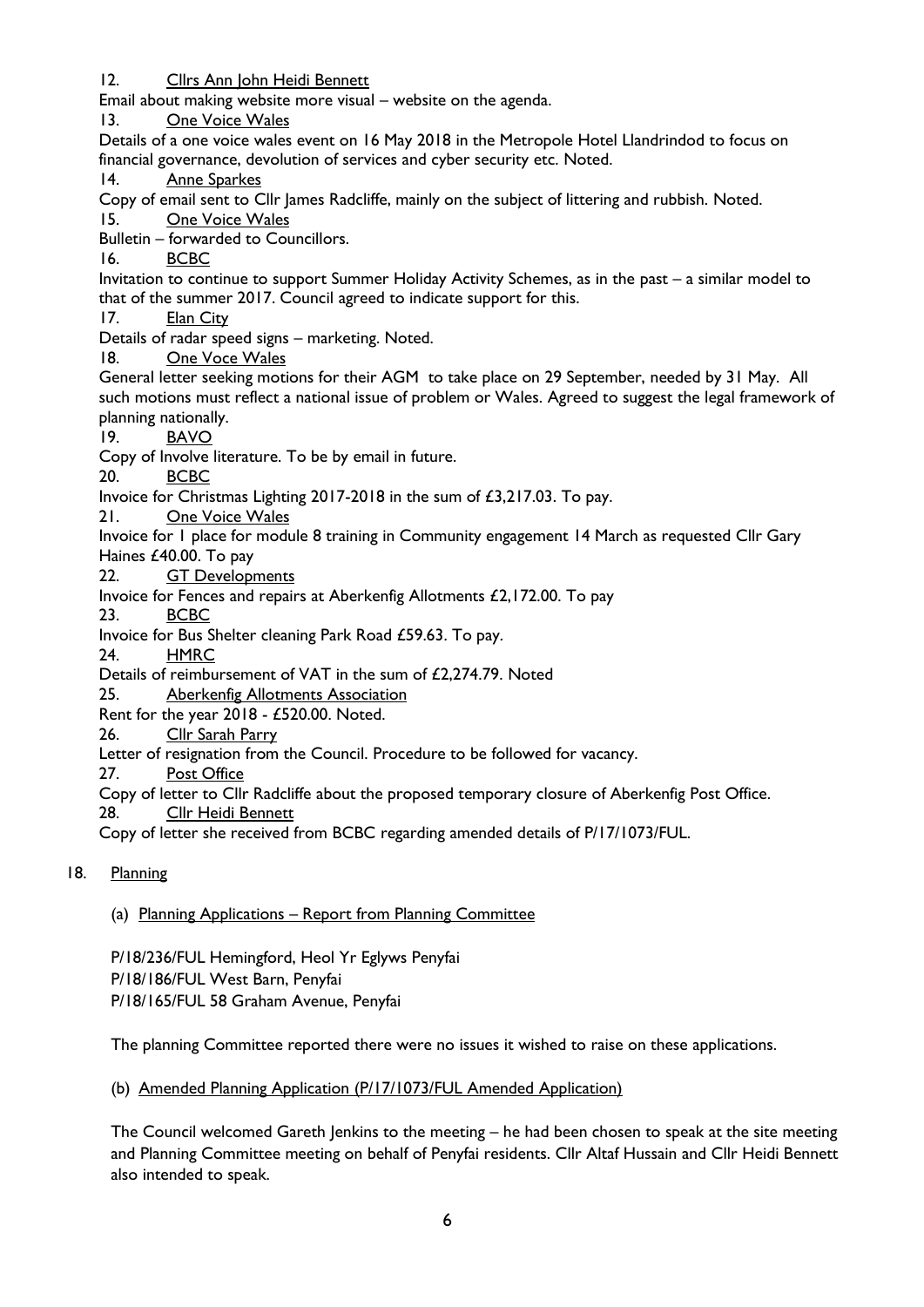A petition signed by the majority of Penyfai residents had been submitted to BCBC Planning. Cllr Heidi Bennett reported that she would not be able to attend the site meeting, and it was agreed that Cllr Gary Haines attend and speak.

It was noted that Planning Aid England had a document that set out what constituted material grounds for opposition to a planning proposal.

Cllr Altaf Hussain had carried out a survey, by writing to all households in Penyfai. The result of this evaluation was that he backed the residents in being firmly against the proposals.

The Community Council noted that there was some 10 days notice of the amended plans, not supplied to the Clerk, and the Clerk would now write again to the Planning Department to mention that this had not been meaningful consultation, and reiterating the material grounds against the proposal that had previously been circulated. He woud copy this to those Councillors intending to attend the site meeting. Cllrs Heidi Bennett, Altaf Hussain and Gary Haines would liaise with Gareth Jenkins prior to the site meeting which was scheduled for 2 April 2018 in order to maximise their opportunity to present the objections of this Council and the people of Penyfai.

### 19. Other Reports

Cllr Dave Fowler reported on the former play area at the Fountain where 4 Caravans were present without the benefit of planning consent. He indicated that the land had been sold to the owners of the caravans.

The presence of the caravans would be reported to the BCBC. Cllr Lee Robson had received a letter from the BCBC on this matter.

Cllr James Radcliffe would be requested to refer the unauthorised land use for action.

Cllr Gary Haines reported that Lynne Masters intended to hold a public meting at the Tondu Cricket Club to invite the establishment of a Residents Association. The Community Council welcomed this initiative and agreed to support it. There being no cost involved with the Cricket Club, the Council would pay for the production of the posters and flyers that were needed. When the Clerk received the electronic versions of the posters and flyers he would arrange for printing and delivery to Claudette Evans. It was also open to the new Residents Association to apply for a small grant from the Community Council to better enable it to operate.

Cllr Heidi Bennett advised that BAVO provided a service to help with Constitutions and regulatory documents for small voluntary associations.

Cllr Meryl Wilkins reported that she had taken her concerns about the theft of the Rocks on the common for sale as dressed stone to the BCBC.

Cllr Heidi Bennett had attended the BCBC Town & Community Forum representing NHCC. She reported that they were to review the Charter, and had consulted on the number and nature of meetings per year, and asked for Community Councils to nominate an alternate for when the regular representative could not attend. The Council nominated Cllr Lee Robson as the alternate. Cllr Bennett would respond to the date consultation.

Cllr Gary Haines reported that the BCBC was asking for comments on the Review of electoral Arrangements by 25 April. It was agreed that Cllr Gary Haines respond for the Aberkenfig Ward, and Cllr Heidi Bennett for the Penyfai Ward.

#### 20. Finances

(a) Accounts for payment

The following accounts would be paid: